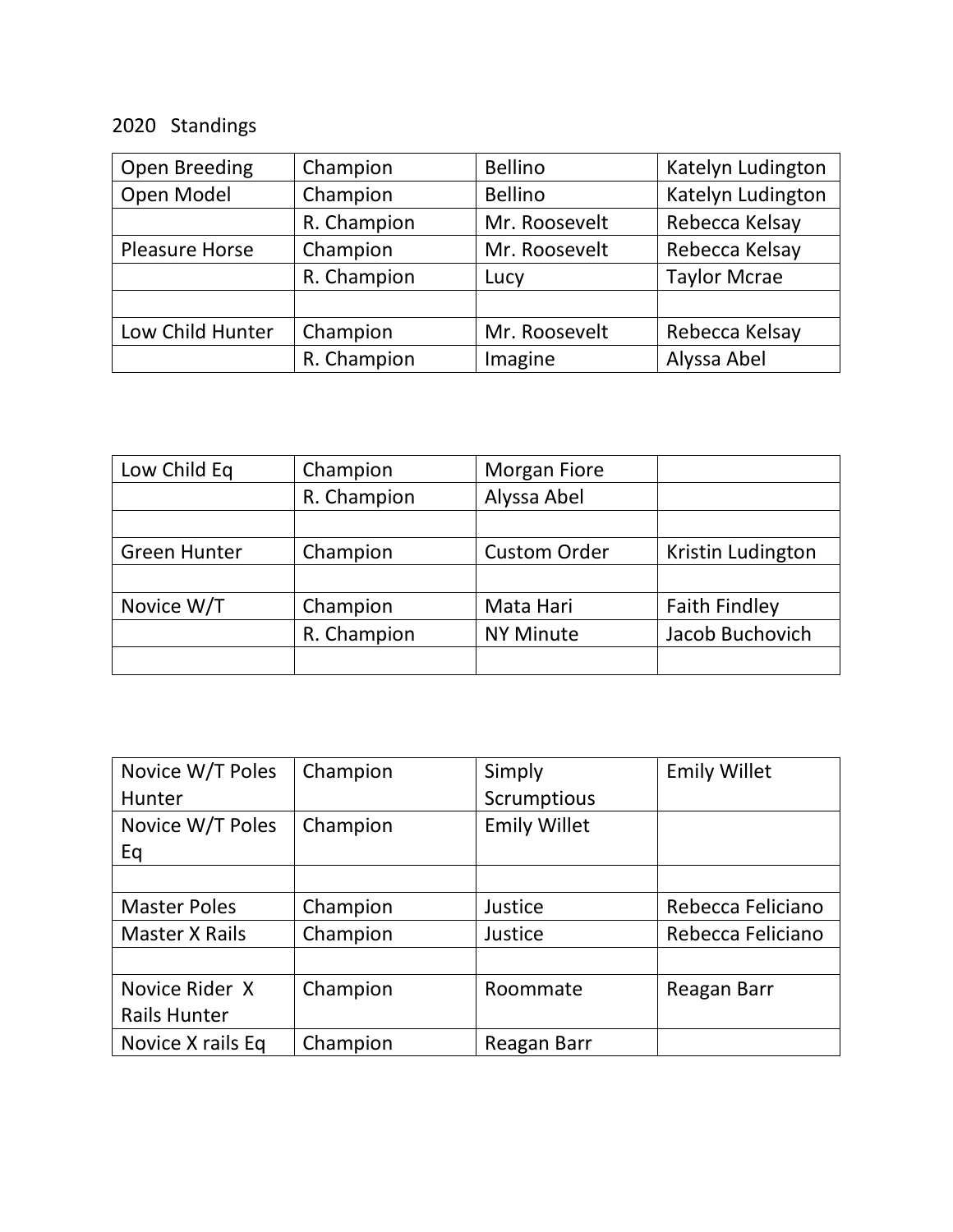| Beginner X Rails | Champion    | Haymar's Flash       | Olivia Simpson  |
|------------------|-------------|----------------------|-----------------|
| Hunter           |             | Dance                |                 |
|                  | R. Champion | Simply               | Eden Jazikof    |
|                  |             | Scrumptious          |                 |
|                  | $3rd$ .     | Revenge              | Lilah Pate      |
| Beginner X Rails | Champion    | Eden Jazikof         |                 |
| Eq               |             |                      |                 |
|                  | R. Champion | Olivia Simpson       |                 |
|                  | 3rd         | Lilah Pate           |                 |
|                  |             |                      |                 |
| Open Cross rails | Champion    | <b>Fleaur De Lis</b> | Addison         |
|                  |             |                      | <b>Matthews</b> |

| <b>Short Stirrup</b>    | Champion   | Prayin For Rain | Gillian Kennedy         |
|-------------------------|------------|-----------------|-------------------------|
| <b>Hunter</b>           |            |                 |                         |
| <b>Short Stirrup Eq</b> | Champion   | Gillian Kennedy |                         |
|                         |            |                 |                         |
| Cross rail Jumpers      | Champion   | Zipper          |                         |
|                         |            |                 |                         |
| Novice Jumpers          | Champion   | My Favorite     | Aniyah Kennedy          |
|                         |            | Color's Chrome  |                         |
|                         | R Champion | Zipper          | <b>Harrison Guthrie</b> |
|                         |            |                 |                         |

| 2ft Jumpers    | Champion    | Knick Knack Pixie | Esperanza Duran        |
|----------------|-------------|-------------------|------------------------|
|                |             | <b>Stixs</b>      |                        |
|                | R. Champion | My Favorite       | Aniyah Kennedy         |
|                |             | Color's Chrome    |                        |
|                | 3rd         | Rihanna           | Damian Guthrie         |
|                |             |                   |                        |
| 2'3 Jumpers    | Champion    | Kiara             | Rose Kingsley          |
|                |             |                   |                        |
| Pre Children's | Champion    | <b>Fun Fact</b>   | <b>Kristen Anchors</b> |
| <b>Jumpers</b> |             |                   |                        |